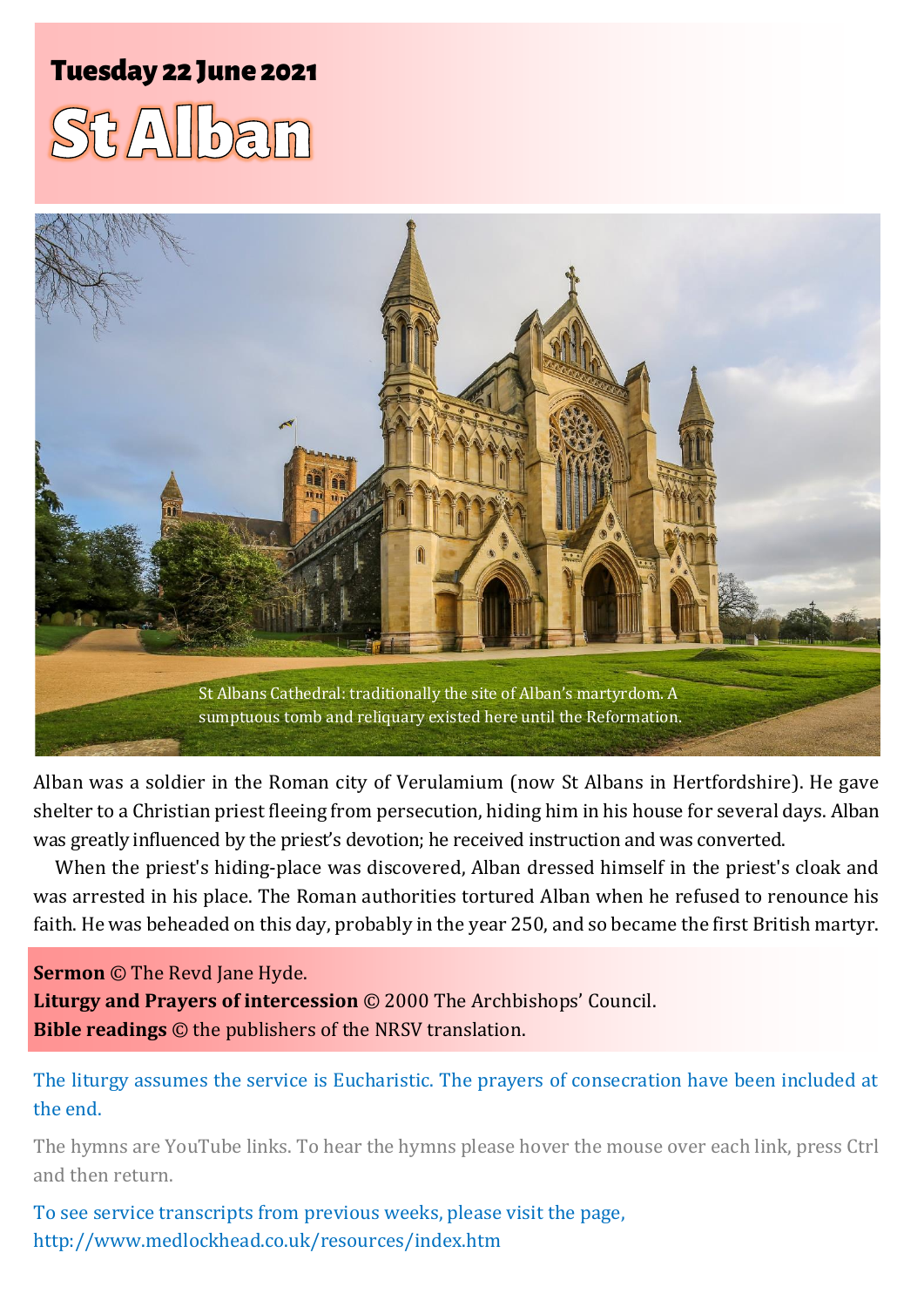# **Introduction and welcome**

HYMN 1 **[One Church, one faith, one Lord](https://www.youtube.com/watch?v=esJ7WWqG-dI&t=28s)** (click on this link to hear the hymn)

# **The Welcome**

In the name of the Father, and of the Son, and of the Holy Spirit

All **Amen.**

The Lord be with you

All **And also with you.**

# **The Preparation**

All **Almighty God,**

**to whom all hearts are open, all desires known, and from whom no secrets are hidden: cleanse the thoughts of our hearts by the inspiration of your Holy Spirit, that we may perfectly love you, and worthily magnify your holy name; through Christ our Lord. Amen.**

Our Lord Jesus Christ said:

The first commandment is this: 'Hear, O Israel, the Lord our God is the only Lord. You shall love the Lord your God with all your heart, with all your soul, with all your mind, and with all your strength.'

And the second is this: 'Love your neighbour as yourself.' There is no other commandment greater than these. On these two commandments hang all the law and the prophets.

### All **Amen. Lord, have mercy.**

The saints were faithful unto death and now dwell in the heavenly kingdom for ever. As we celebrate their joy, let us bring to the Lord our sins and weaknesses, and ask for his mercy.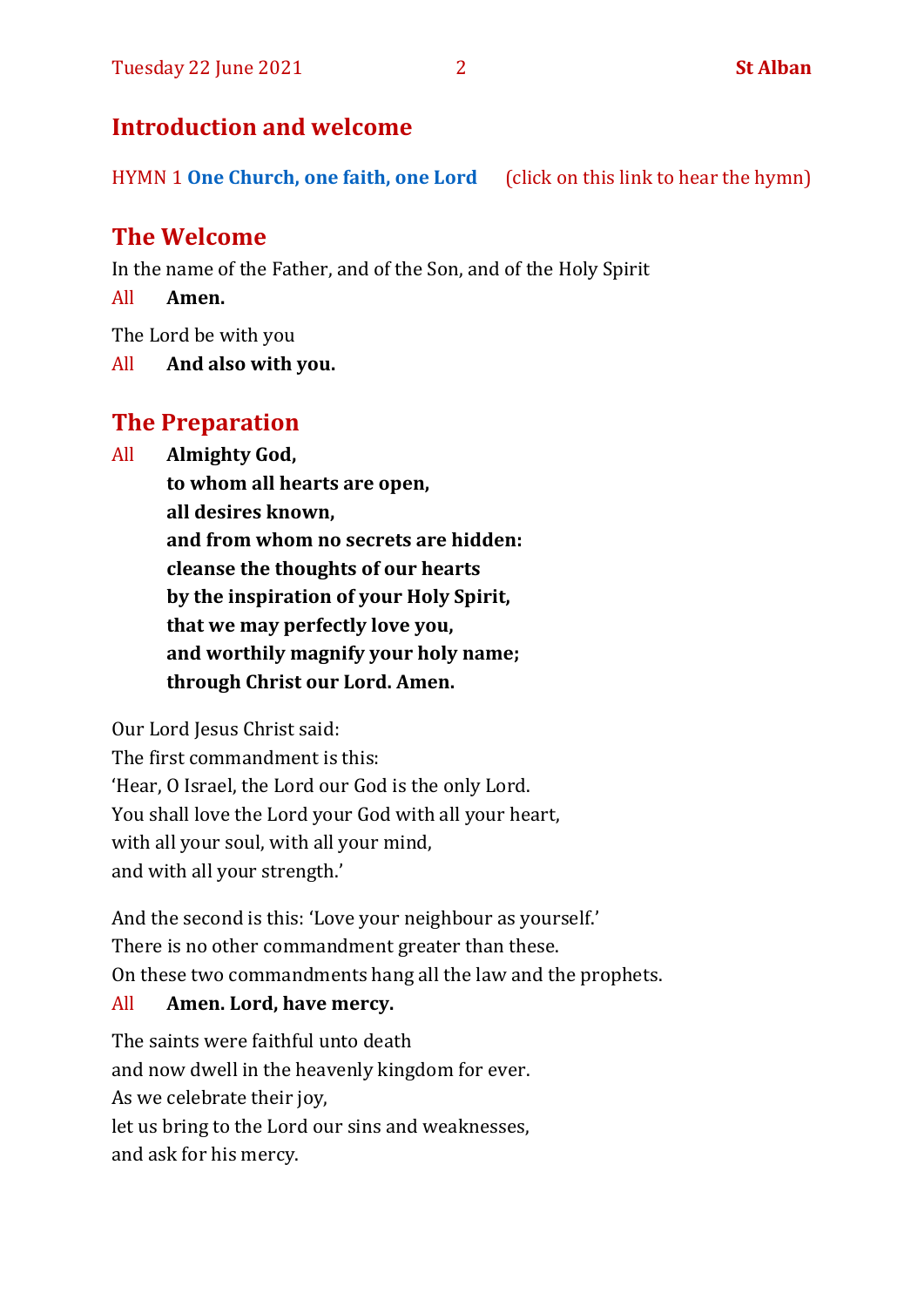All **Almighty God, our heavenly Father, we have sinned against you and against our neighbour in thought and word and deed, through negligence, through weakness, through our own deliberate fault. We are truly sorry and repent of all our sins. For the sake of your Son Jesus Christ, who died for us, forgive us all that is past and grant that we may serve you in newness of life to the glory of your name. Amen.**

Almighty God,

who forgives all who truly repent, have mercy upon you, pardon and deliver you from all your sins, confirm and strengthen you in all goodness, and keep you in life eternal; through Jesus Christ our Lord. All **Amen.**

# **The Gloria**

This Gloria is sung to the tune of 'Cwm Rhondda'. Click **[here](https://www.youtube.com/watch?v=l71MLQ22dIk)** for the tune.

All **Glory be to God in Heaven, Songs of joy and peace we bring, Thankful hearts and voices raising, To creation's Lord we sing. Lord we thank you, Lord we praise you, Glory be to God our King: Glory be to God our King. Lamb of God, who on our shoulders, Bore the load of this world's sin; Only Son of God the Father, You have brought us peace within. Lord, have mercy, Christ have mercy, Now your glorious reign begin: Now your glorious reign begin.**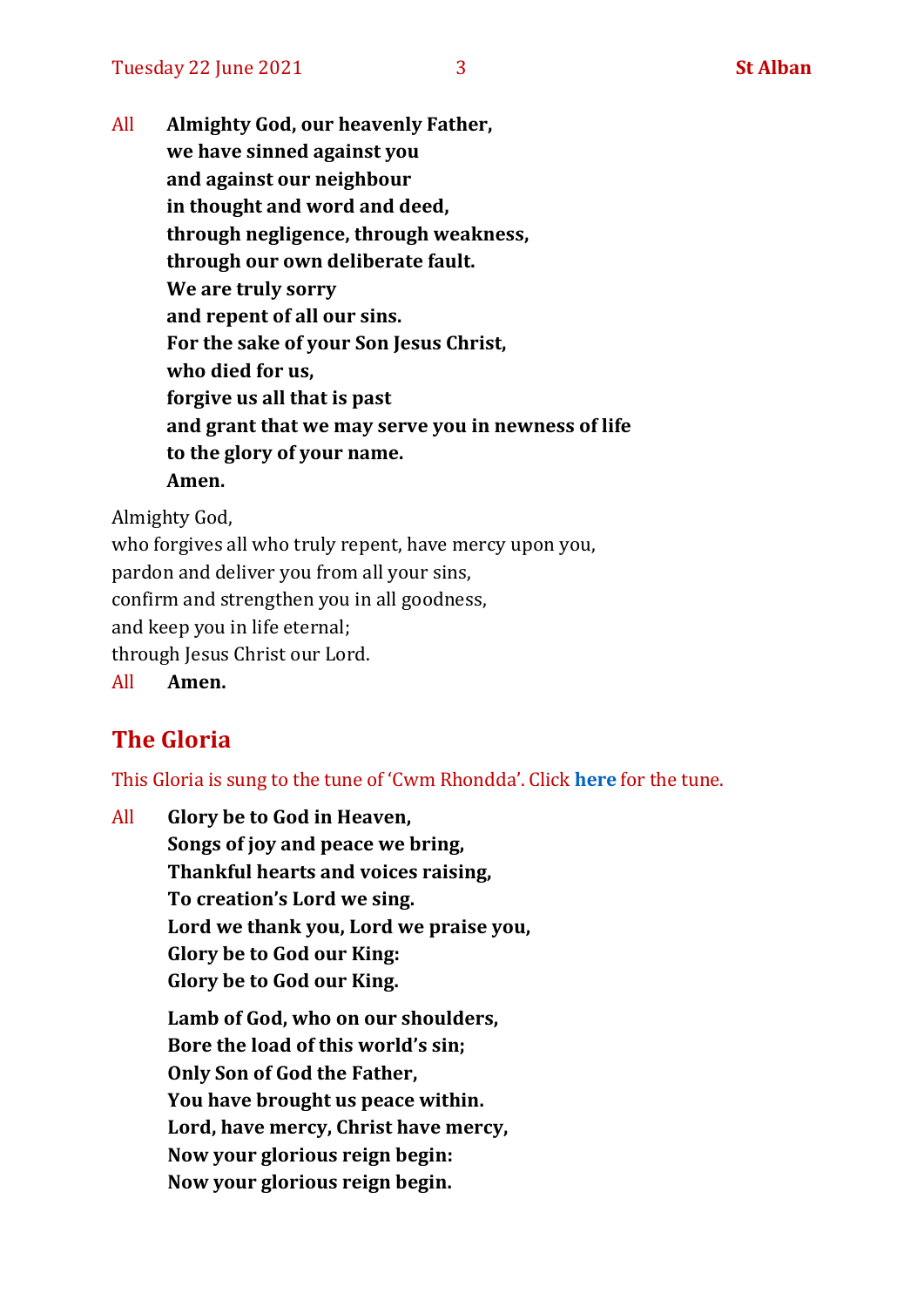**You O Son of God are Holy, You we praise with one accord. None in heav'n or earth is like you, Only you are Christ the Lord. With the Father and the Spirit, Ever worshipped and adored: Ever worshipped and adored.**

# **The Collect for St Alban**

Eternal Father, when the gospel of Christ first came to our land you gloriously confirmed the faith of Alban by making him the first to win a martyr's crown: grant that, following his example, in the fellowship of the saints we may worship you, the living God, and give true witness to Jesus Christ your Son our Lord, who is alive and reigns with you, in the unity of the Holy Spirit, one God, now and for ever.

All **Amen.**

# **First reading**

A reading from the book of Wisdom

The souls of the righteous are in the hand of God, and no torment will ever touch them. In the eyes of the foolish they seemed to have died, and their departure was thought to be a disaster, and their going from us to be their destruction; but they are at peace.' *Wisdom 3:1–3* 

This is the Word of the Lord All **Thanks be to God.**

# **Second reading**

A reading from the Second Letter of St Paul to Timothy

Share in suffering like a good soldier of Christ Jesus. No one serving in the army gets entangled in everyday affairs; the soldier's aim is to please the enlisting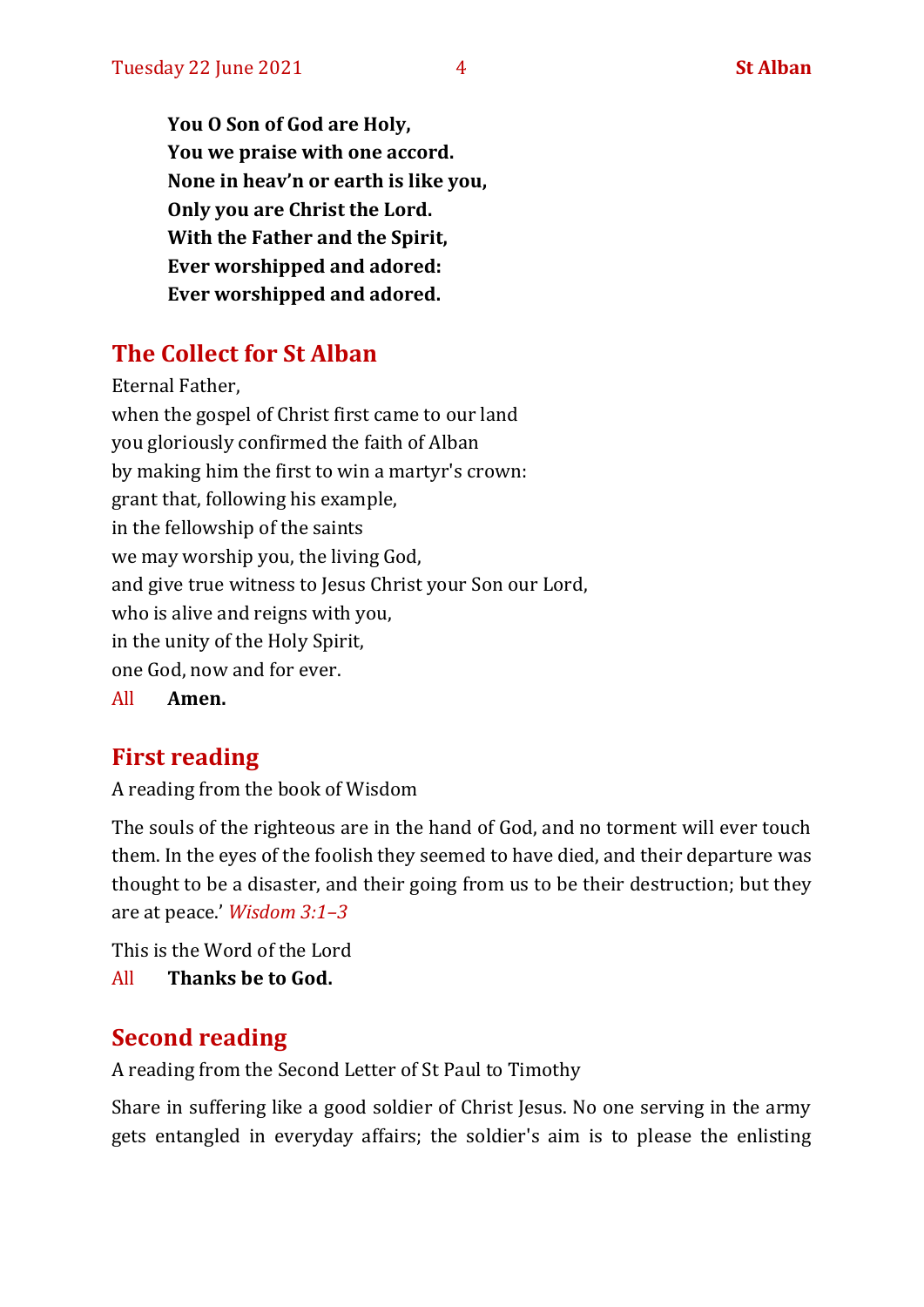officer. And in the case of an athlete, no one is crowned without competing according to the rules. It is the farmer who does the work who ought to have the first share of the crops. Think over what I say, for the Lord will give you understanding in all things.

Remember Jesus Christ, raised from the dead, a descendant of David—that is my gospel, for which I suffer hardship, even to the point of being chained like a criminal. But the word of God is not chained. Therefore I endure everything for the sake of the elect, so that they may also obtain the salvation that is in Christ Jesus, with eternal glory. The saying is sure: If we have died with him, we will also live with him; if we endure, we will also reign with him; if we deny him, he will also deny us; if we are faithless, he remains faithful—for he cannot deny himself.

*2 Timothy 2:3–13*

This is the Word of the Lord

All **Thanks be to God.**

HYMN 2 **[Take my life and let it](https://www.youtube.com/watch?v=Gf11rReeWIs) be** (click on this link to hear the hymn)

# **Gospel reading**

Hear the Gospel of our Lord Jesus Christ according to John

#### All **Glory to you O Lord.**

Jesus said, 'Very truly, I tell you, unless a grain of wheat falls into the earth and dies, it remains just a single grain; but if it dies, it bears much fruit. Those who love their life lose it, and those who hate their life in this world will keep it for eternal life. Whoever serves me must follow me, and where I am, there will my servant be also. Whoever serves me, the Father will honour. *John 12:24–26*

This is the Gospel of the Lord

#### All **Praise to you O Christ.**

# **Sermon**

Jesus had no time for sentimental notions about human life. He knew all its reality. According to the Gospel writers, he was aware that his own life would be cut short. The stance he took … the things he did … the people he mixed with … his outspoken attacks on religious and political authorities alike … all these things combined to make it certain that he would not be allowed to live to a ripe old age.

In John's Gospel in particular, we find him trying to break through his disciples' denial and misunderstanding, and prepare them for his death and what it would mean.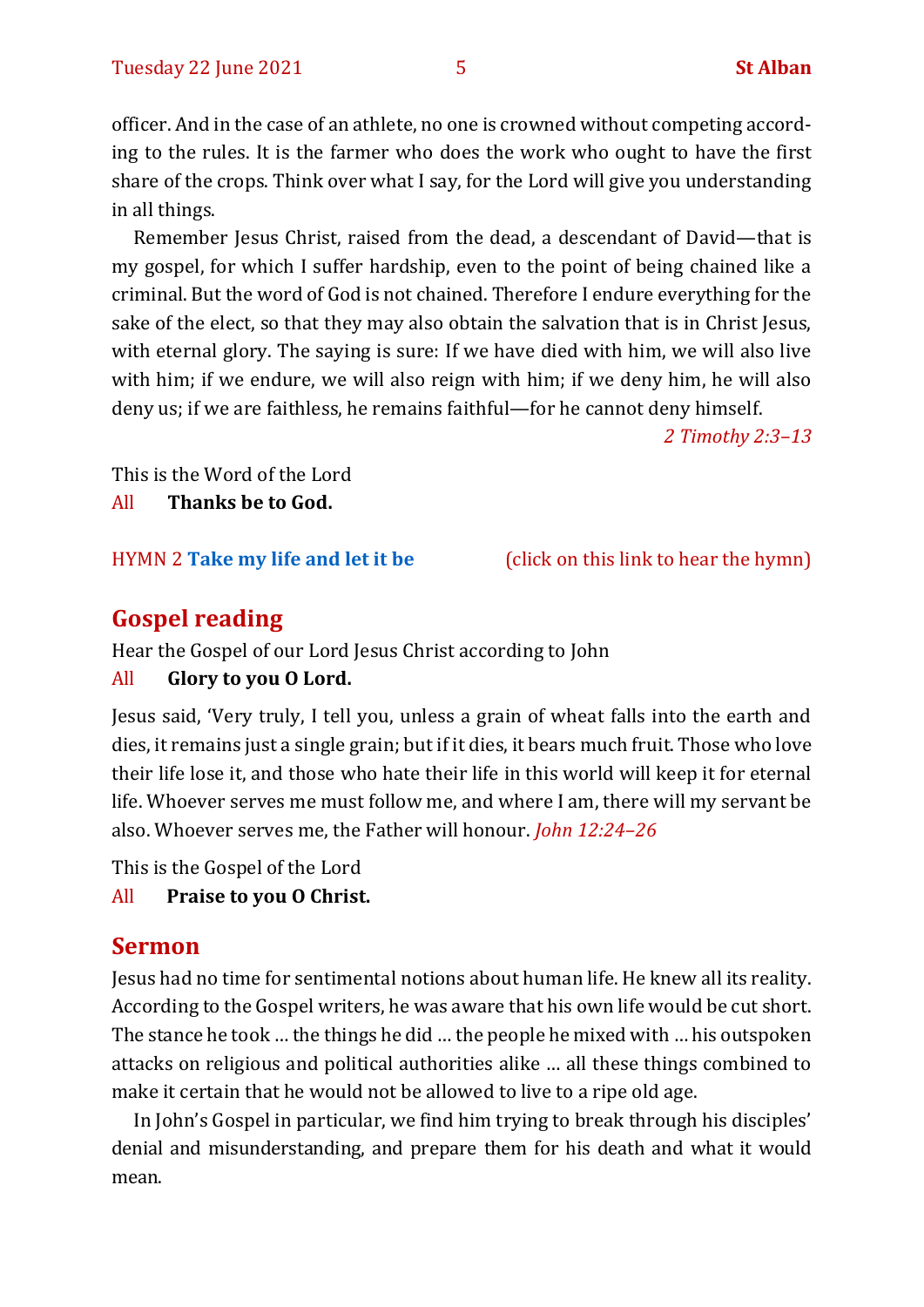Jesus and his disciples lived close to nature. Some were farmers, some fisherman by trade. They knew the cycles of nature, and human powerlessness in the face of nature's insistence. So Jesus turns to nature for a metaphor to try and help them understand.

He speaks of a single grain. Held in the hand, it is useless. It needs to be put into the ground, where it breaks down as if it is dead. From that death, comes life; the wheat seed grows to become a plant with many grains that can be used for food. This, Jesus suggests, is what his death is about. His effect on the world will be minimal while he is alive, but from his death will come an abundance of new life, enough for all the world. That is why he will not try to avoid his death. He knows that true life … for him and for those to come after him … only comes on the other side of death.

Jesus is not just speaking of himself. He talks about his followers needing to be ready to lose their lives in order to gain life. Being afraid of death … trying to delay it at all costs … trying to defeat the signs of ageing, all these things preoccupy people. The obsession with preserving our lives as they are, prevents us from attending to the kind of life that really matters, life that is full and generous and truthful.

Alban, who we remember today, could easily have avoided a martyr's death. He could have given up the priest he was shielding, and denied his newly born faith in the promises of Jesus, out of fear for his life. Instead, he chose to believe the truth of the gospel message he had received, and go to his earthly death entirely convinced that life in Christ is eternal. He was prepared to gain his life by losing it.

We, understandably, mostly want to take the road of avoidance, to forget about death until we can no longer ignore it. It is highly unlikely that we (in twenty-first century Britain) would not be put to the test as Alban was, but many of us desperately try to cling on to youth, and hope that treatments, cures and vaccines will be found for everything that might see us off.

It is certainly hard to face up to death … both our own and that of those we love … and our multi-media society certainly does not help us. We live with nagging fear, buried deep inside us, which we push away rather than face up to. If this fear becomes too much of a preoccupation, it can blight our existence marring even the simple pleasures life. But facing up to it, Jesus suggest, is the way to real life, a life in which we know our limitations, can be realistic about them, and not to be afraid to take risks for the sake of love and truth.

The result, according to our Gospel reading, is worth it. The result is eternal life, beginning now.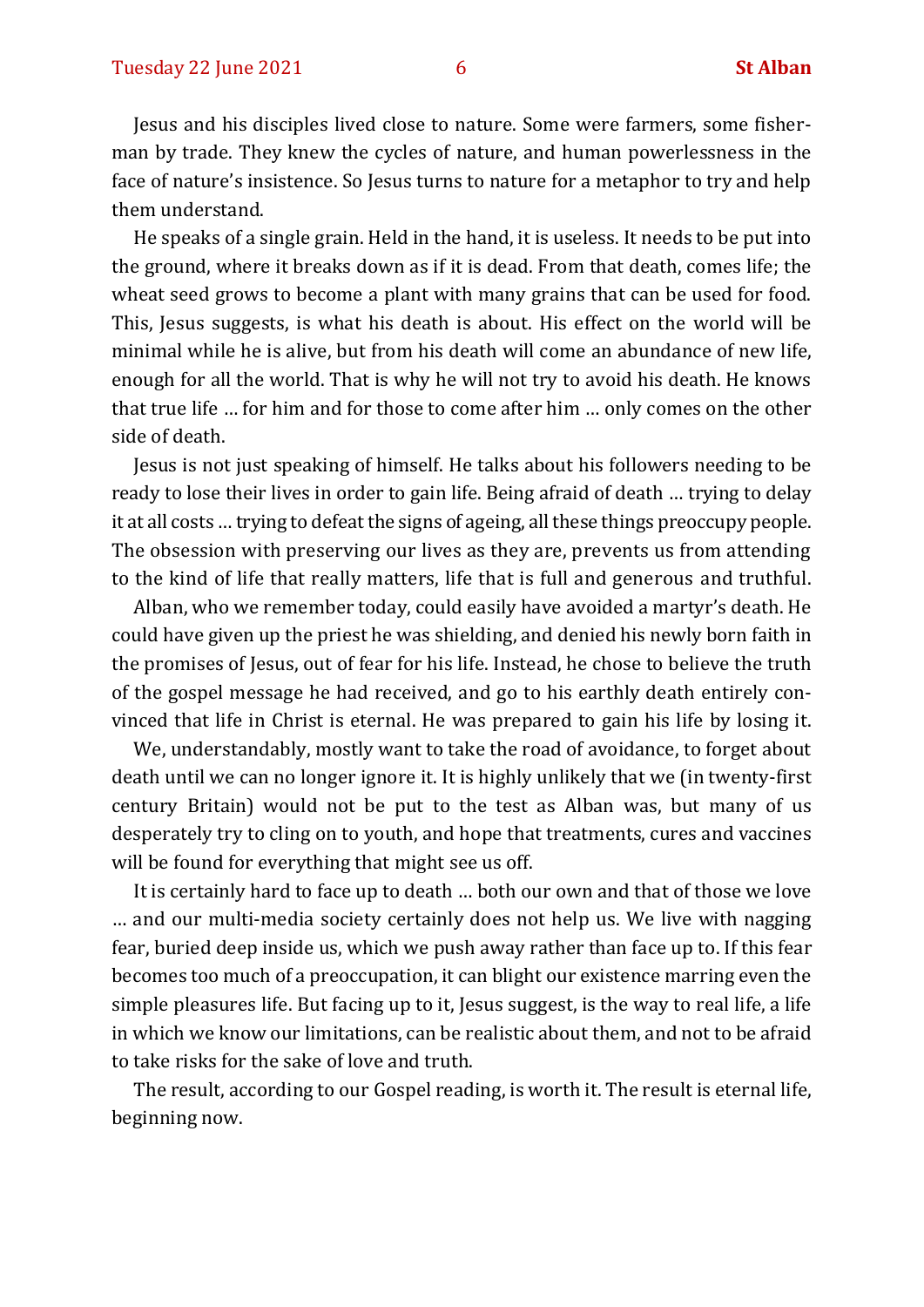# **The Creed**

Do you believe and trust in God the Father, the source of all being and life, the one for whom we exist?

#### All **We believe and trust in him.**

Do you believe and trust in God the Son, who took our human nature, died for us and rose again? All **We believe and trust in him.**

Do you believe and trust in God the Holy Spirit, who gives life to the people of God and makes Christ known in the world?

All **We believe and trust in him.**

This is the faith of the Church.

All **This is our faith. We believe and trust in one God, Father, Son and Holy Spirit. Amen.**

# **Prayers of intercession**

We pray for strength to follow Jesus. Saviour, we hear your call.

#### All **Help us to follow.**

Jesus said: 'Whoever wishes to be great among you must be your servant.' Saviour, we hear your call.

#### All **Help us to follow.**

Jesus said: 'Unless you change and become humble like little children, you can never enter the kingdom of heaven.' Saviour, we hear your call.

#### All **Help us to follow.**

Jesus said: 'Happy are the humble; they will receive what God has promised.'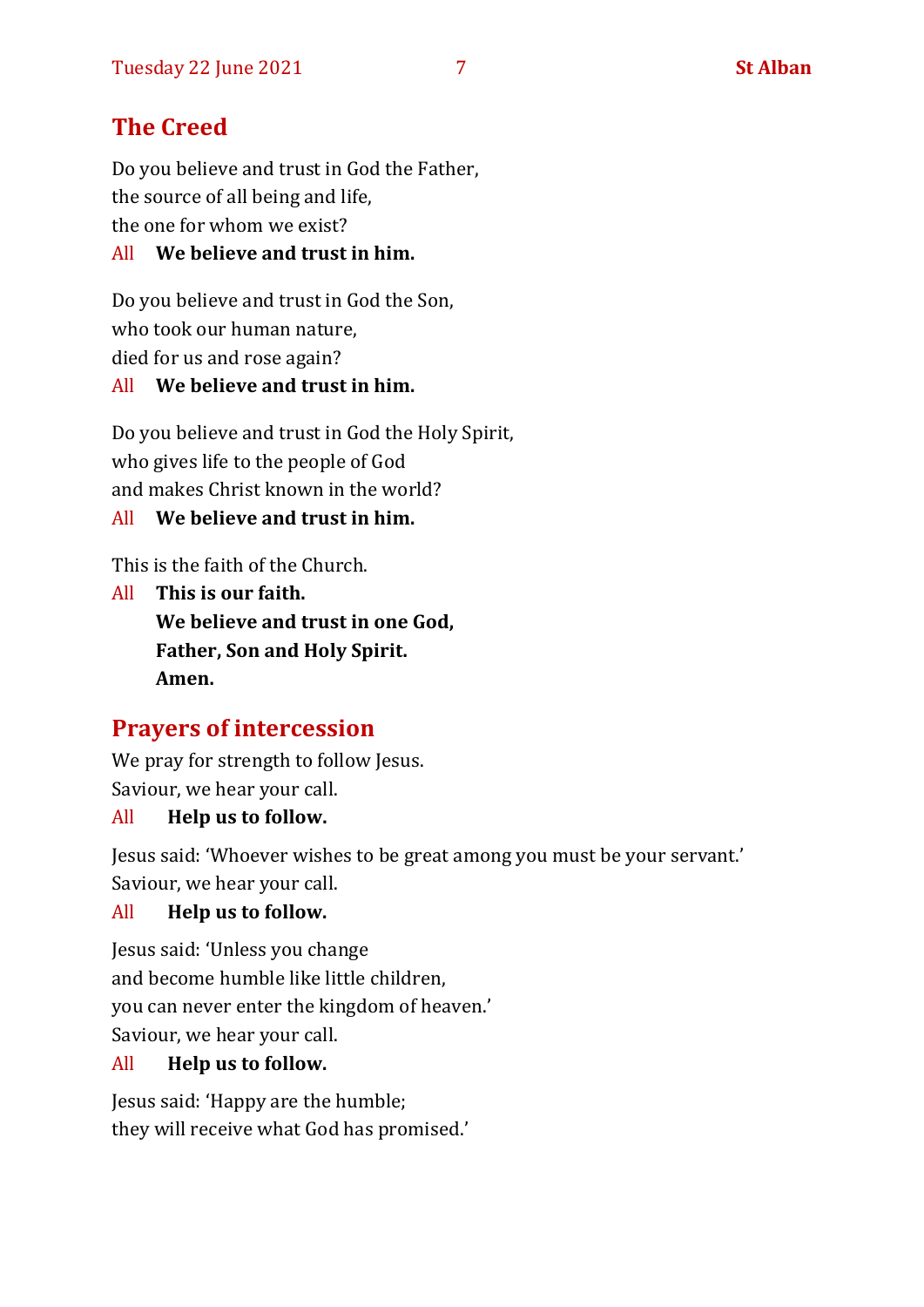Saviour, we hear your call.

#### All **Help us to follow.**

Jesus said: 'Be merciful as your Father is merciful; love your enemies and do good to them.' Saviour, we hear your call.

#### All **Help us to follow.**

Jesus said: 'Love one another, as I love you; there is no greater love than this, to lay down your life for your friends.' Saviour, we hear your call.

#### All **Help us to follow.**

Jesus said: 'Go to people everywhere and make them my disciples, and I will be with you always, to the end of time.' Saviour, we hear your call.

#### All **Help us to follow.**

Merciful Father,

All **accept these prayers for the sake of your Son, our Saviour Jesus Christ. Amen.**

# **The peace**

Once we were far off, but now in union with Christ Jesus we have been brought near through the shedding of Christ's blood,

for he is our peace.

The peace of the Lord be always with you,

All **And also with you.**

HYMN 3 **[O Thou who at thy eucharist](https://www.youtube.com/watch?v=u4FERL8Xeno)** (click on this link to hear the hymn)

The liturgy of the Communion Service appears below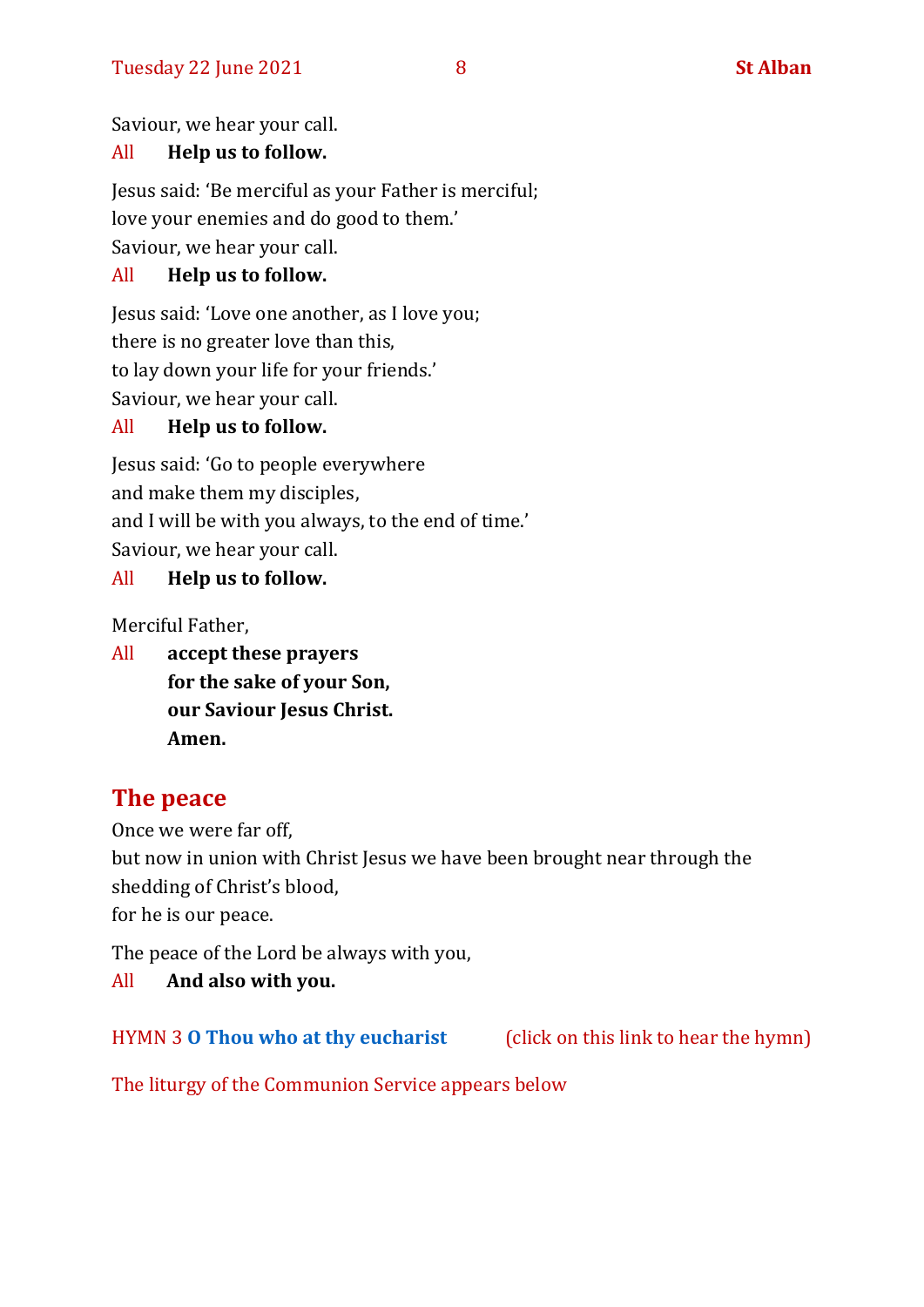# The Dismissal

God give you grace to follow his saints in faith and love and steadfastness and the blessing of God the Almighty: Father, Son, and Holy Spirit, be with you now and remain with you always. All **Amen.**

HYMN 4 **[Seek ye first](https://www.youtube.com/watch?v=94I07YCeqBs)** (please click on this link to hear the hymn)

Go in peace to love and serve the Lord.

All **In the name of Christ. Amen.**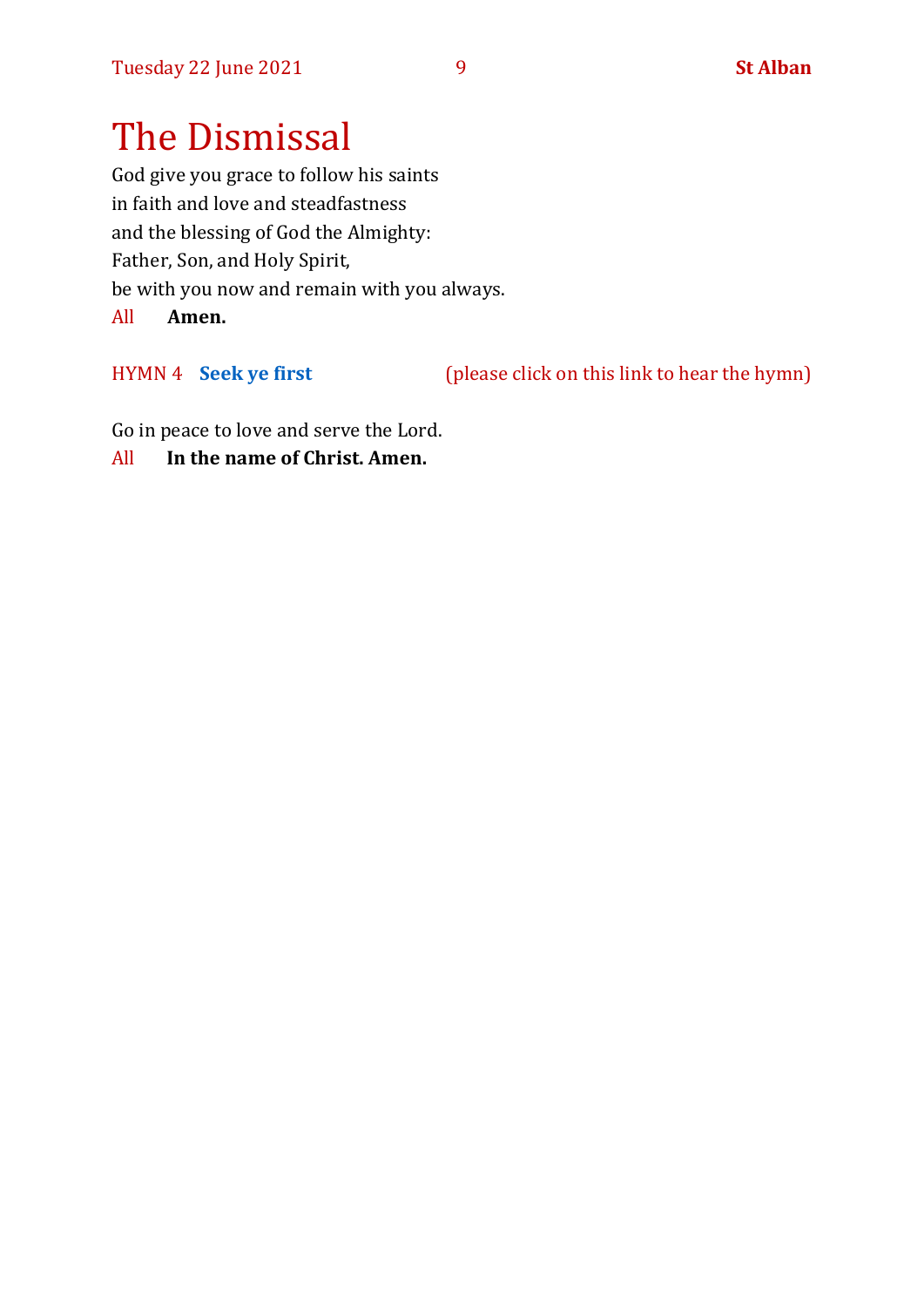# The Liturgy of the Sacrament

# Eucharistic Prayer (prayer E)

The Lord be with you

## All **and also with you.**

Lift up your hearts.

### All **We lift them to the Lord.**

Let us give thanks to the Lord our God.

## All **It is right to give thanks and praise.**

It is indeed right and good,

our duty and our salvation,

always and everywhere to give you thanks,

holy Father, almighty and eternal God.

For following the example of your Son, our Saviour Jesus Christ,

your holy martyr Alban shed his blood for the glory of your name.

His death reveals your power made perfect in our human frailty.

You choose the weak and make them strong

in bearing witness to you

through Jesus Christ our Lord.

With joyful hearts we echo on earth

the song of the angels in heaven

as they praise your glory without end:

All **Holy, holy, holy Lord, God of power and might, heaven and earth are full of your glory. Hosanna in the highest. Blessed is he who comes in the name of the Lord. Hosanna in the highest.**

We praise and bless you, loving Father, through Jesus Christ, our Lord; and as we obey his command, send your Holy Spirit, that broken bread and wine outpoured may be for us the body and blood of your dear Son.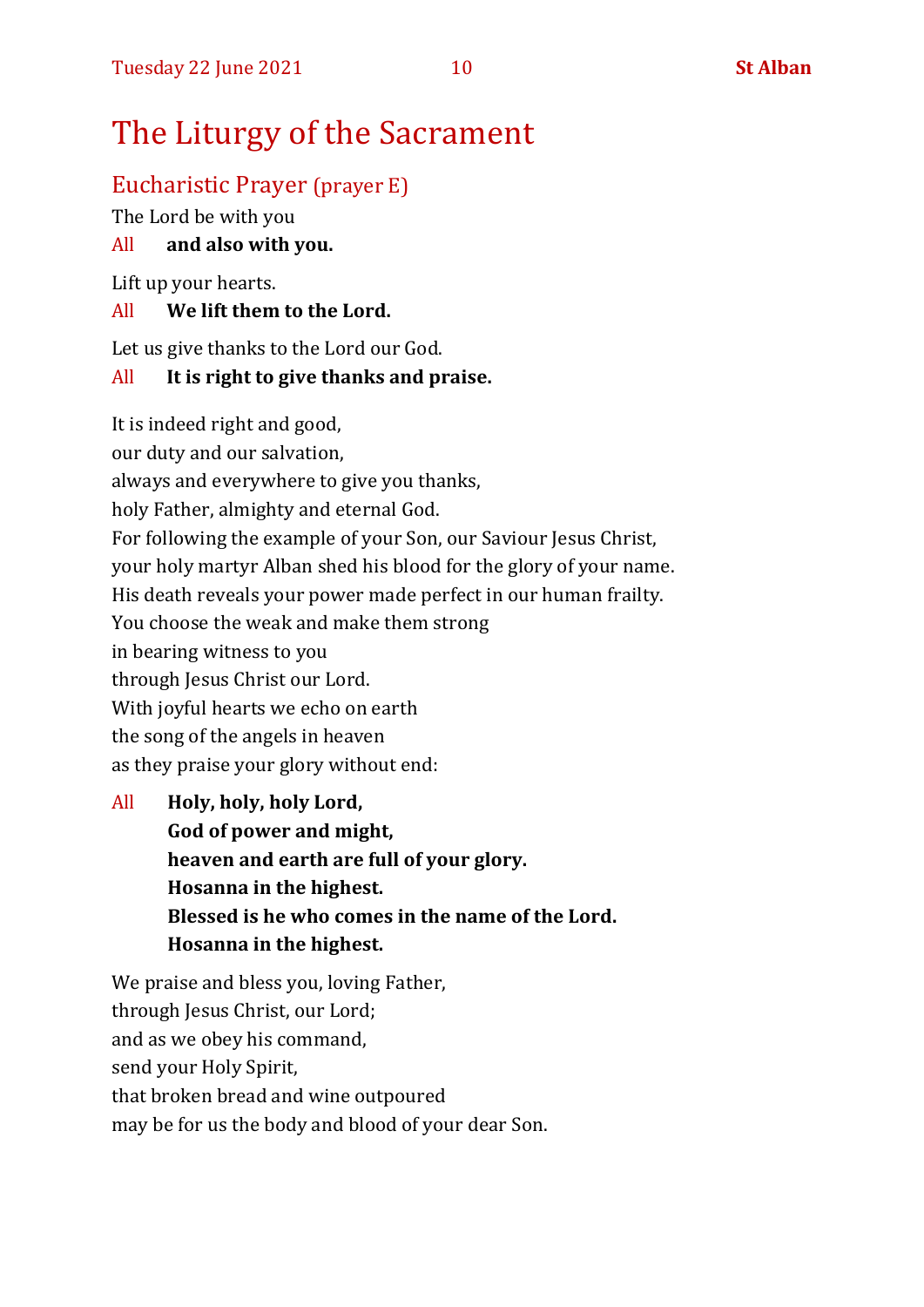On the night before he died he had supper with his friends and, taking bread, he praised you. He broke the bread, gave it to them and said: Take, eat; this is my body which is given for you; do this in remembrance of me.

When supper was ended he took the cup of wine. Again he praised you, gave it to them and said: Drink this, all of you; this is my blood of the new covenant, which is shed for you and for many for the forgiveness of sins. Do this, as often as you drink it, in remembrance of me.

So, Father, we remember all that Jesus did, in him we plead with confidence his sacrifice made once for all upon the cross.

Bringing before you the bread of life and cup of salvation, we proclaim his death and resurrection until he comes in glory.

Great is the mystery of faith:

All **Christ has died. Christ is risen. Christ will come again.**

Lord of all life, help us to work together for that day when your kingdom comes and justice and mercy will be seen in all the earth.

Look with favour on your people, gather us in your loving arms and bring us with Alban and all the saints to feast at your table in heaven.

Through Christ, and with Christ, and in Christ, in the unity of the Holy Spirit, all honour and glory are yours, O loving Father, for ever and ever.

All **Amen.**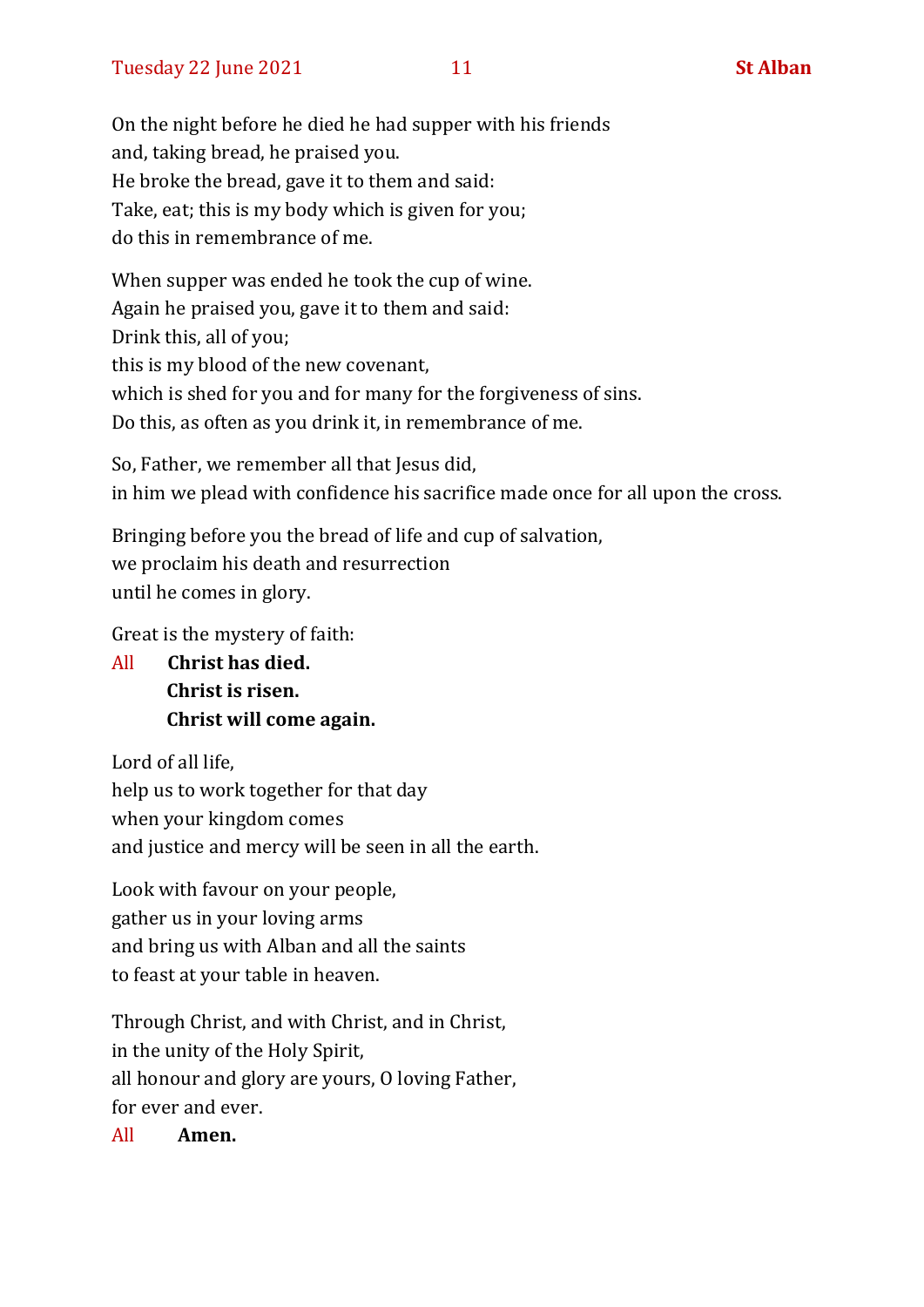# The Lord's Prayer

As our Saviour taught us, so we pray

All **Our Father in heaven, hallowed be your name, your kingdom come, your will be done, on earth as in heaven. Give us today our daily bread. Forgive us our sins as we forgive those who sin against us. Lead us not into temptation but deliver us from evil. For the kingdom, the power,** 

**and the glory are yours now and for ever. Amen.**

# Breaking of the Bread

We break this bread to share in the body of Christ.

- All **Though we are many, we are one body, because we all share in one bread.**
- All **Lamb of God,**

**you take away the sin of the world, have mercy on us.**

**Lamb of God, you take away the sin of the world, have mercy on us.**

**Lamb of God, you take away the sin of the world, grant us peace.**

Draw near with faith. Receive the body of our Lord Jesus Christ which he gave for you, and his blood which he shed for you. Eat and drink in remembrance that he died for you, and feed on him in your hearts by faith with thanksgiving.